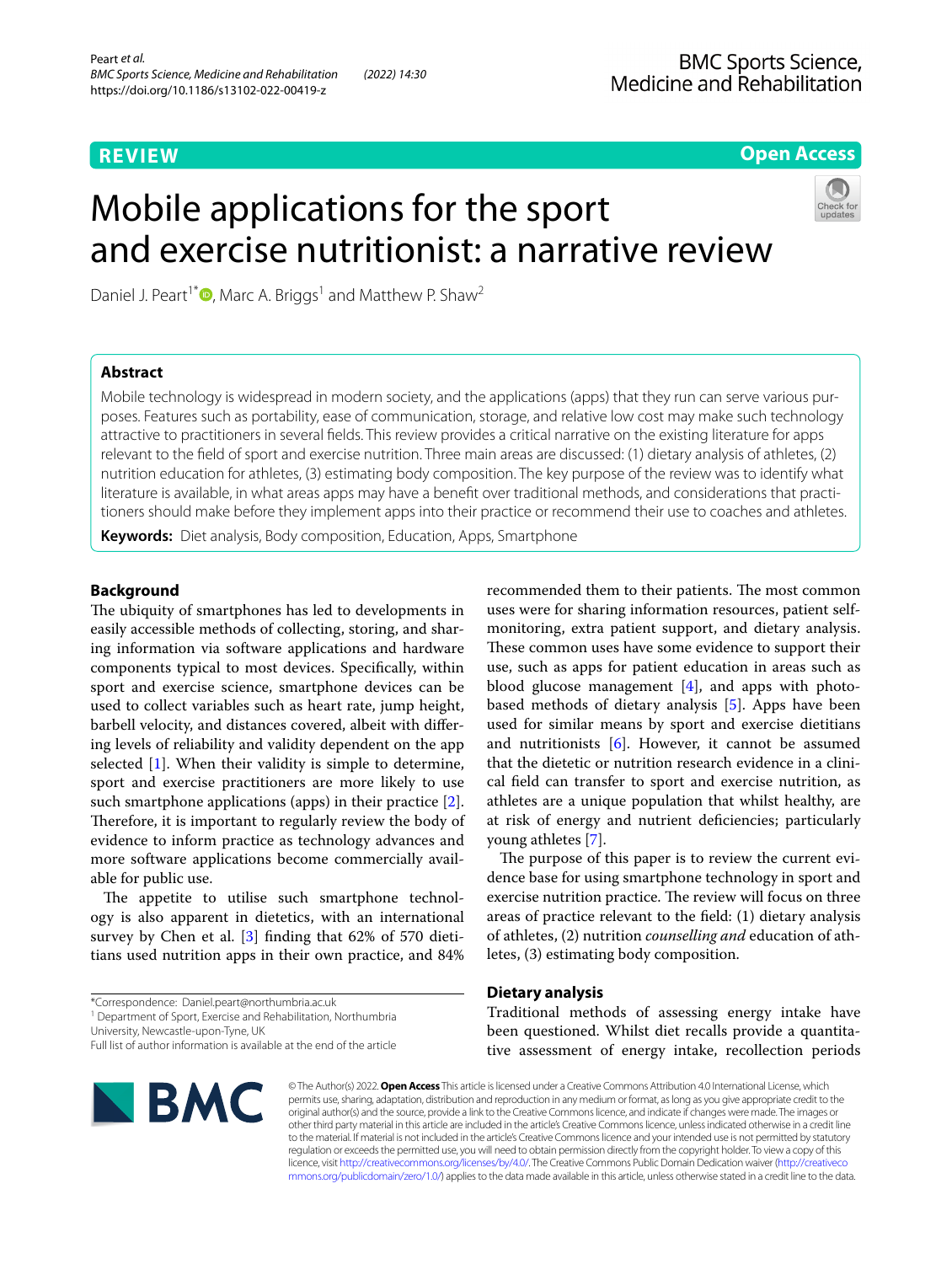and accuracy are usually limited [[8\]](#page-6-7). Furthermore, foodfrequency questionnaires and diet history methods may ofer greater insight into habitual energy intake but have been criticised for their seasonality and lack of detail for individual quantification  $[8]$  $[8]$ . Subsequently, food diaries were identifed as a more accurate method of nutritional assessment, involving the weighing or estimated quantifcation of food and drink items [[9\]](#page-6-8). However, it is important to acknowledge that food diaries may also be susceptible to reporting bias [[8](#page-6-7)]. Most of the evidence suggests an underestimation of energy intake when using self-reported weighed or estimated food diaries, of  $\sim$  11–27% [\[10](#page-6-9)[–13\]](#page-7-0), highlighting the difficulties of providing accurate analysis and intervention. Alternative methods have been developed such as the combined method of self-report, weighed food diary and 24 h recall, which demonstrated a low random error (3.1%) between methods, and although a statistically signifcant underreporting was observed (88 kcal  $\text{day}^{-1}$ ), the magnitude of this bias was small [\[14\]](#page-7-1). Whilst there is evidence of improved accuracy with some self-reported methods, this does not eradicate the participant burden associated with traditional methods of energy intake collection. Furthermore, the labour-intensive nature of dietary analysis by trained nutritionists can also be prone to error [[15\]](#page-7-2).

Advances in technology and the prevalence of smartphones in society, present opportunities to reduce some of the challenges, synonymous with traditional selfreporting methods. The plethora of mobile apps for tracking energy intake enable real-time recording, which can be simultaneously analysed and compared to predetermined intervention goals or recommended intake values. Whilst apps share the portability benefts of traditional dietary records, the additional features of automated time/date-stamped recording of items alongside features such as barcode scanning and image taking provide greater objectivity [[16\]](#page-7-3). However, current reviews acknowledge the algorithms required for image-assisted apps are still in their infancy, with practitioners and researchers predominantly opting for apps which utilise more textual food input methods [\[17,](#page-7-4) [18](#page-7-5)].

The concept of apps tracking energy intake is not necessarily new, the underpinning principles align with traditional methods of dietary record, however the technology utilised in these apps alter the method in which dietary data is collected. It is therefore important to investigate the validation of these apps, prior to the implementation into both research and practice to ensure accurate and reliable data is being collected. With the dominance of smartphone usage within society, the concept of using photography-based dietary assessment has recently been developed in smartphone apps. One such app (Snap-N-Send), was found to be valid and reliable when compared to researcher-observed methods in free-living environments [[19\]](#page-7-6). Despite a reported signifcant small mean bias of 179 kcal day<sup>-1</sup> it was concluded that the Snap-N-Send app was an accurate method for assessing energy intake in elite adolescent athletes at the group level [\[19](#page-7-6)]. In a subsequent study by Costello et al. [\[20](#page-7-7)], the dietary assessment accuracy of Snap-N-Send was compared against doubly labelled water with elite adolescent athletes. Although a small systematic bias was again highlighted (50–122 kcal day<sup>-1</sup>) at the group level, questions remain, as Snap-N-Send demonstrated large random error, highlighting the reduced measurement accuracy at an individual level.

MyFitnessPal (MFP) is a free smartphone app and considered one of the most popular apps for sports nutritionists [\[6](#page-6-5)]. MFP calculates energy intake using a relatively user-friendly interface composing a database of over 3 million food and drink items, with the capacity to enter any additional items manually. In a recent study, Teixeira et al.  $[21]$  $[21]$  investigated the validity of the MFP app, using paper-based food records as a reference method. Even though systematic errors were evident, total energy and fbre demonstrated moderate correlations with food records, showing good relative validity. However, further analysis indicates MFP tends to underestimate individual nutrients, and is not recommended for research purposes, despite users preferring this method of dietary assessment. Explanations of such inaccuracies were purported to be due to database inaccuracies [\[21](#page-7-8)]. Another app (Bridge2U) has also been developed as an electronic food log to reduce researcher burden and cost due to its real-time data entry and detection. However, the reporting accuracy has been criticised. The Bridge2U app demonstrated signifcant underreporting of energy intake when compared to 24 h recall [[22\]](#page-7-9). Whilst group level data suggests the Bridge2U app is a valid tool, the wide variability of subject data entry undermines use for individual assessment. To improve the limitations of app usage for accurate dietary assessment, the newly developed PIQNIQ app incorporates features such as text entry with dropdown menus and a comprehensive database, as well as portion size selector combined with slider aid for *visual* estimation of food and drink items. In a study investigating the accuracy of the PIQNIQ app results indicate that, with the exception of added sugars and total fats, macro and micronutrient profles were comparable to interviewer administered multiple-pass 24 h recalls [\[23](#page-7-10)]. Findings are encouraging, suggesting apps which are carefully designed to incorporate userfriendly portion size selection tools combined with image assistance, and links to comprehensive databases, may produce similar accuracy as traditional validated methods, whilst reducing the burden of such methods.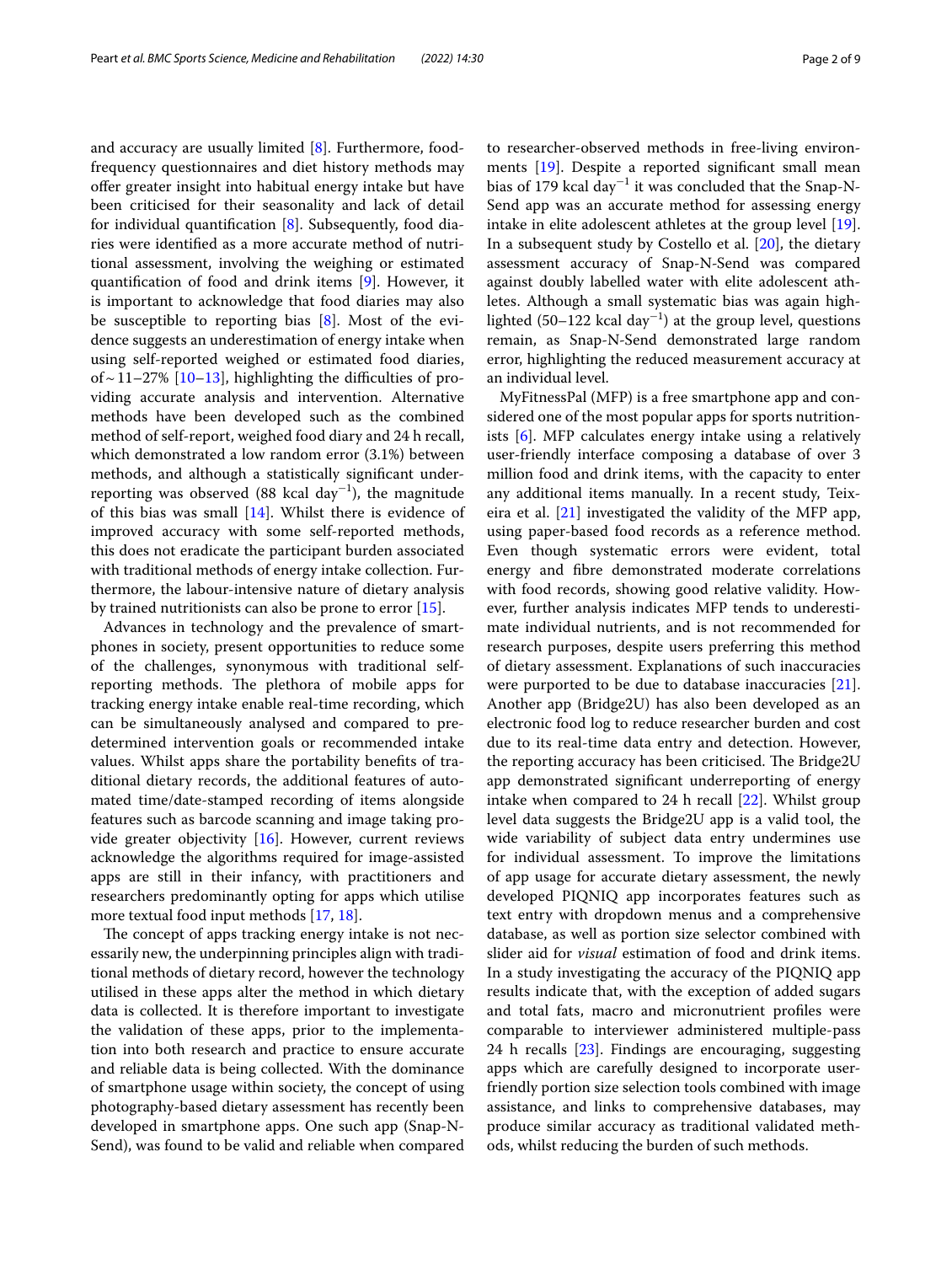In one of the frst reviews investigating the feasibility and validity of smartphone apps, specifcally designed for dietary data collection, Sharp et al. [[24](#page-7-11)] concluded that such apps provided only similar validity and reliability when compared to traditional methods, failing to demonstrate signifcant improvements. It is important to note that this review included apps developed between 2001 and 2013 and may now not account for any technological developments in this feld. Furthermore, validation studies included in the review were criticised for the limited duration of collection periods, presenting challenges when attempting to quantify habitual intake, whilst also implementing insufficient rigour during statistical analysis [[24\]](#page-7-11). Despite the lack of progression in accuracy, apps were highlighted as the preferred option partly due to the reduction in both researcher and participant burden, cost reduction and real time data coding [\[24\]](#page-7-11). Additionally, the pragmatic approach of real-time communication with participants, providing prompts for more detailed info, allows the correction of ambiguous entries and enables individualised recommendations during intervention studies.

In a more recent review, Zhang et al. [\[18\]](#page-7-5) conducted a systematic review and meta-analysis on validation studies of dietary apps. Sample sizes ranged from 18 to 362, predominantly including young adults over a 2–7 days collection period, within real-life settings. Apps used within these validation studies included MyFitnessPal, Diet-A, EVIDENT II, Eat and Track, FoodNow, Nutrabem, e-CA, MyMealMate, e-DIA, BENECA and Research Food Diary. Findings highlighted that all apps underestimated energy intake when compared to their reference methods, with a pooled effect of  $-202$  kcal day<sup>-1</sup> (95% CI −319 to 85 kcal day−<sup>1</sup> ) [[18\]](#page-7-5). Wang et al. [[25](#page-7-12)] proposed a difference in energy intake of 110–165 kcal day<sup>−1</sup> to be clinically meaningful in a weight loss context; lower than the pooled efect of the underestimation of energy intake when compared to their respective reference method identified in the meta-analysis  $(-202 \text{ kcal day}^{-1})$ . This suggests the lack of accuracy would likely impact on energy balance if used in applied and/or research contexts to design recommendations/interventions. Further analysis of the fndings suggest unintentional or intentional under-reporting bias was similar between apps and traditional methods. However the current review excluded apps which allowed image-based analysis or automated prompts to promote greater accuracy, a feature which has been shown to improve objectivity and accuracy of energy intake [\[26\]](#page-7-13). It is important to acknowledge that 11 out of the 14 studies included within the meta-analysis used 24 h recalls as the reference method. It is widely accepted in the literature that 24 h recalls are prone to signifcant subject bias and have limited application for

habitual energy intake [[27](#page-7-14)], which somewhat undermines the validation fndings. Subsequently, absolute validity was unclear and not reported. The inclusion of objective reference methods such as doubly labelled water could provide a more insightful understanding of validity and provide greater evidence of the inclusion of app-based energy intake collection methods in the future. Interestingly, the studies included within the review which used objective tools as energy intake reference methods (accelerometery) demonstrated more favourable results [[16,](#page-7-3) [28](#page-7-15), [29\]](#page-7-16). Reliability between estimated energy intake and measured energy expenditure was high (ICC, 95% CI 0.75, 0.61–0.84) suggesting the FoodNow app could be used at the group level as a suitable alternative [\[16\]](#page-7-3).

It is important to acknowledge that whilst this paper attempts to discuss the practicalities of smartphone app usage in athletic populations, research using such participants are limited. Subsequently research has been drawn from a range of adolescent and adult populations. However, there is evidence to suggest that subject bias with regards to over and under-reporting of energy intake is prevalent in both athletic and non-athletic populations with similar degrees of quantification [\[30](#page-7-17)], suggesting extrapolation of non-athletic data may still be relevant. It is clear to see that apps have potential benefts over their traditional self-reporting counterparts by utilising smartphones, which have become an increasingly dominant aspect of modern society. The portability, automatedprompts, analysis of nutrients and objectivity of incorporating images, all aid in the reduction of participant and researcher burden. However, current validation studies provide equivocal evidence of the accuracy of energy intake assessment. Further research is warranted to explore validation methods utilising objective reference methods to determine whether the advancement of technology can progress the feld of energy intake assessment.

## **Nutrition counselling and education**

*Education does not always result in behaviour change, but there are examples* of online interventions that have been shown to be efective to instigate behaviour change [\[31](#page-7-18)], and a recent systematic review identifed that apps can be efective interventions for nutrition behaviour [[32\]](#page-7-19). Furthermore, this type of intervention has been adopted in practice, with one study reporting that almost half (46%) of 570 responding dietitians used apps as an education resource for their patients [[3\]](#page-6-2). However, this past work on clinical populations may not necessarily transfer to a sporting population, and athletes are a unique population as, whilst healthy, are still at risk of nutritional imbalances [[33,](#page-7-20) [34](#page-7-21)]. This may be particularly true of young athletes [[7\]](#page-6-6), who are a population who may respond well to online interventions, with Zuniga et al. [\[35](#page-7-22)] stating that young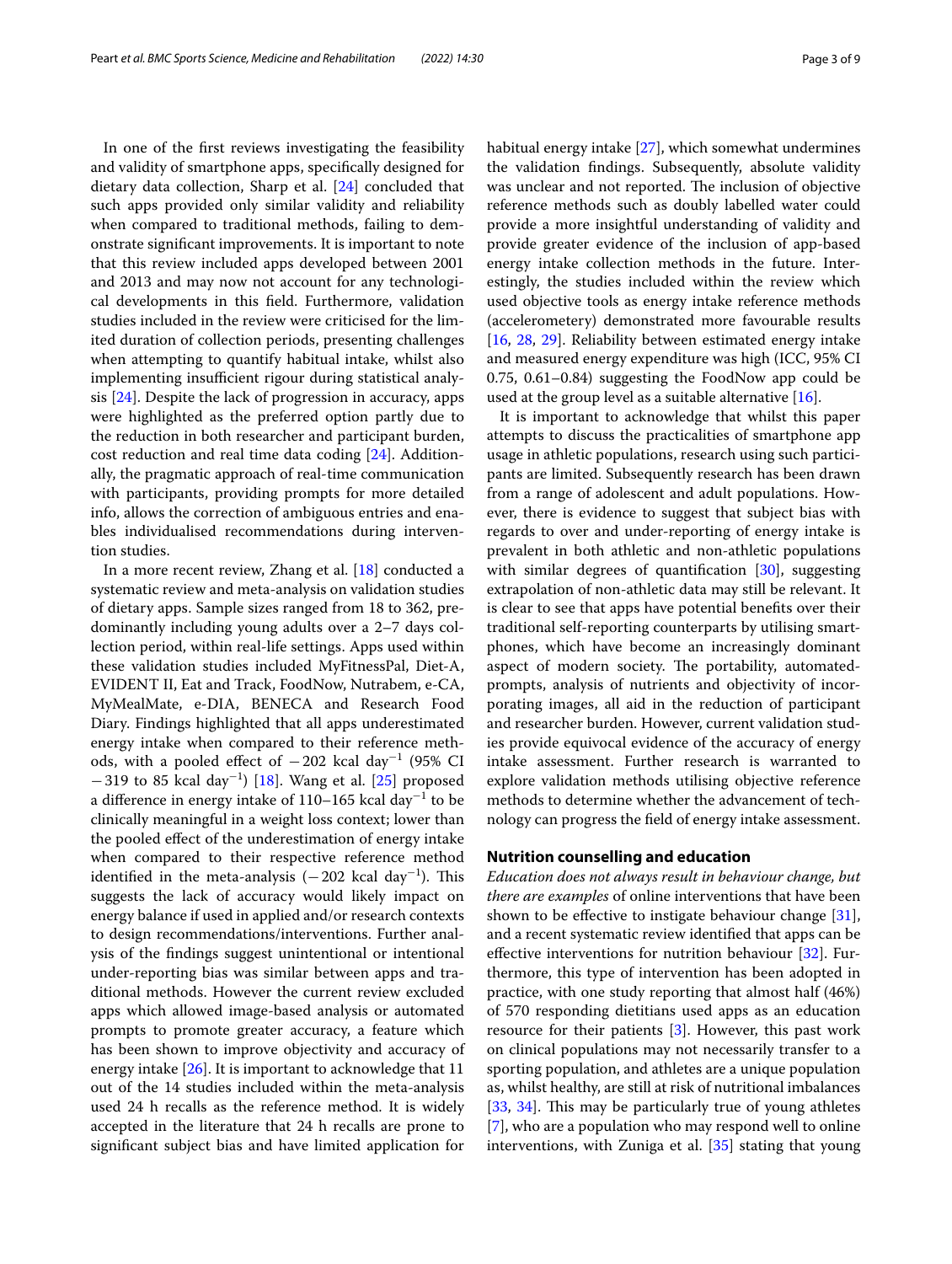athletes are interested in potential application-based interventions. Development work exists that reports the potential of sport nutrition education apps, but they do not evaluate their use in practice [[36](#page-7-23), [37](#page-7-24)]. One 8-week case study from Curtis et al. [\[38](#page-7-25)] assessed the dietary intake of two 19-year-old female rugby union players. One player used the MealLogger app to submit photos of their meals, on which they received feedback related to suitability, composition, and timing, whereas the other player received usual support (fortnightly correspondence). Both players increased their total energy intake, but the player using the app did so by increasing carbohydrate and protein intake, and the other did so by increasing fat and reducing carbohydrate and protein intake. It is not clear if these changes were meaningful or within typical daily variance for the individual athletes, and it is diffcult to extrapolate the fndings to a larger population, as the authors themselves acknowledge. However, of interest is that the intervention allowed a more frequent daily, as opposed to fortnightly, communication between the practitioner and athlete, which may have wider reaching benefts in terms of building a professional relationship.

Simpson et al. [\[39\]](#page-7-26) used the same MealLogger app to provide nutritional feedback to a group of seventeen 18–20 year-old male feld hockey players for 6 weeks. Players logged images of their food three times per week to receive practitioner feedback, and received an information document on a diferent nutrition topic weekly through the app. In a single group pre-post design, the athletes demonstrated increased nutrition knowledge as measured by the 'Questionnaire of Nutrition Knowledge', and an increased perceived knowledge and confdence. They all perceived the intervention to have had some infuence on their behaviour, particularly the element of being able to view each other's meals. The outcome measures employed in this study make it difficult to evaluate the efficacy of the intervention, as an improved knowledge does not necessarily translate to a change in behaviour, even if that is what the athletes perceived. The design of the study also means that it is unknown whether the MealLogger app would have outperformed other more traditional interventions. However, of note is that before the study none of the athletes said that they would prefer to receive advice from a sports dietitian, whereas after the study this increased to 82%. Therefore, like the observations of Curtis et al. [[38\]](#page-7-25), whilst the study could not provide strong evidence for behaviour change, the app based intervention did provide an opportunity for improving the athlete-practitioner relationship.

Unlike Simpson et al. [[39\]](#page-7-26), Heikkilä et al. [[40](#page-7-27)] did design a study to investigate if increased nutrition knowledge through an app-based intervention translated to a change in behaviour. They also implemented an alternative education intervention as a comparison group. Seventy-nine endurance athletes aged  $18 \pm 1.4$  years received three 90-min sessions on a fortnightly basis, completing a nutrition knowledge questionnaire [[41\]](#page-7-28) at weeks 0, 5 (post intervention), and 17 (12 week follow up). For one half of the group this was the sole intervention (EDU), whereas the others also logged images of their meals on MealLogger for 4 days after each 90-min session (EDU+APP). Those in the EDU+APP group were asked to upload a commentary alongside their images with a diferent focus each time ([1] meal timing and fuids, [2] healthy eating, [3] variety and vitamin D). Nutrition knowledge increased in both groups at week 5 and remained elevated above baseline at week 17, with no diference between the groups. However, despite this macronutrient and energy intake did not increase signifcantly in either group, and remained below pre-determined recommendations. Therefore, it was concluded that the app intervention improved knowledge but was not better than the traditional sessions alone, and neither intervention had an infuence on athlete behaviour.

A pair of studies from Budiono et al. describe the use of an app called Nutriatlet with Martial Artists. The first study describes how the app uses a food unit substitution method to help athletes attain an individual goal intake  $[42]$  $[42]$ . The example provided was an athlete requiring 3500 kcal would consume 11 units of carbohydrate, 4 units of animal protein, 4 units of vegetable protein, 4 units of vegetable, 4 units of fruit, 2 units of milk, 3 units of oil, and 6 units of sugar. However, it is unclear how the ratio of units was determined, and how the equivalence of foods within each category were checked. Nevertheless, athletes using the app reached their goal intake within 6.3 weeks, 2 weeks faster than a control group. However, it was not described what education the control group received. A second study aimed to use the app to support Martial Artists lose weight without sacrifcing good nutritional practice  $[43]$ . The app was used in a similar fashion in terms of recommending units of food types, but in this paper, it is better described how it was managed, with athletes receiving food from a central service within the facility. It was then up to athletes to use the apps to dictate portion sizes of the foods on ofer. At the end of the 30 days they observed increased energy intake (from 64 to 83% of target), reduced body fat, and maintained body mass index (BMI). This combination of results is promising, as for body fat to decrease despite increased energy intake and a stable BMI, this means that optimum protein was being consumed  $[44]$ . Therefore, with an increase in energy expenditure this intervention may help athletes on progressive weight loss plans such as those described in past case studies [\[45](#page-7-32), [46](#page-7-33)].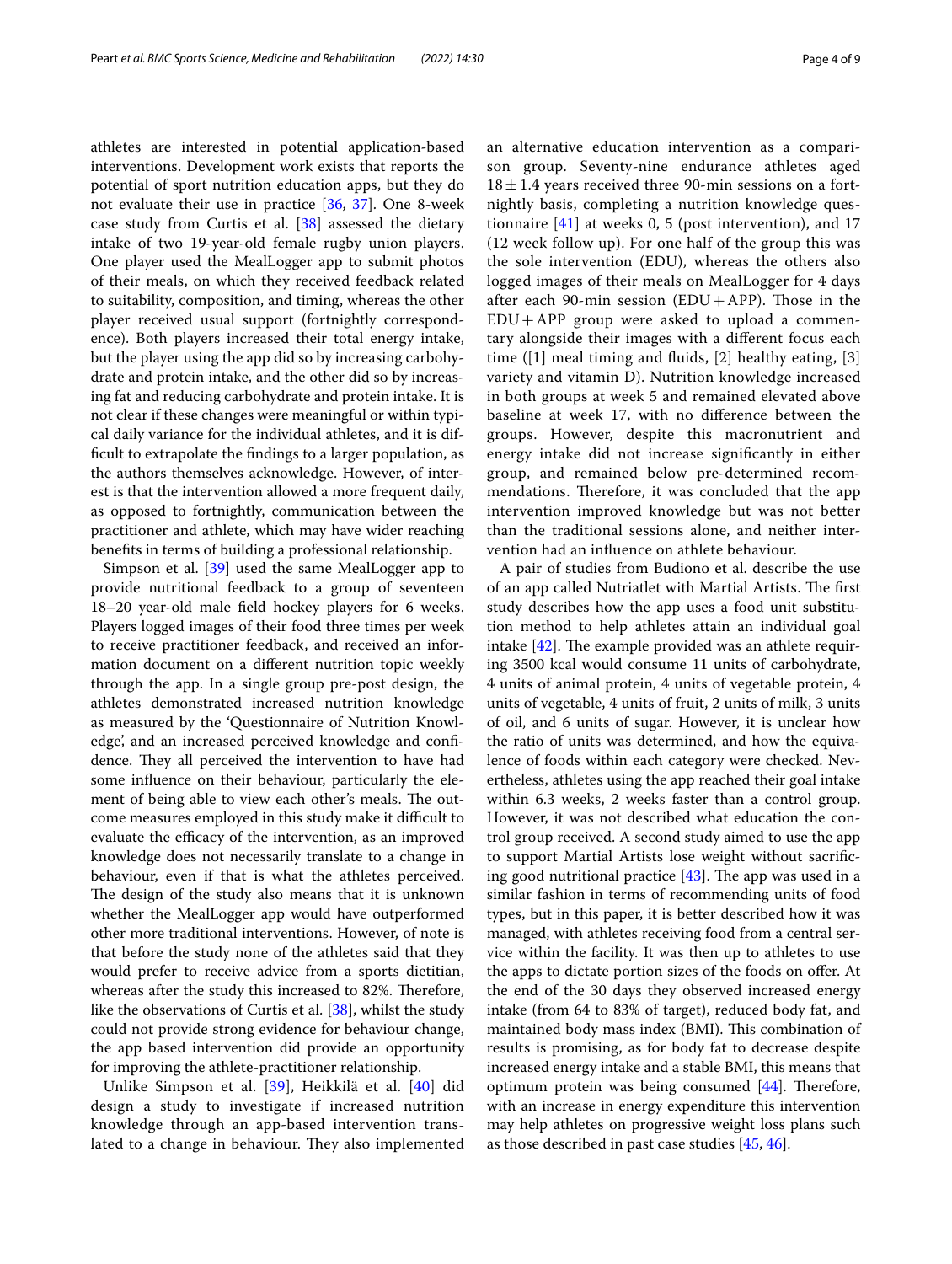# **Body composition**

Photogrammetry is the extraction of the geometry of a structure, e.g. human body, using photographs or digital images [[47\]](#page-7-34), thus providing various lengths and widths. Using 2-and-3-dimensional photographic images for anthropometrical measures has existed for multiple decades [[48](#page-7-35)] and the existing literature has demonstrated reliability and validity in various contexts such as using volume-to-mass conversion factors to estimate body mass  $[49]$  $[49]$  and identification of craniofacial landmarks  $[50]$  $[50]$ . This sub-discipline of photogrammetry, "digital anthropometry" [[51](#page-7-38)], has extended beyond surface measurements to provide estimation of tissue composition. As highlighted previously in a wider review of smartphone applications in sport and exercise science [\[1](#page-6-0)], there remains a limited amount of digital anthropometry apps that are commercially-available. Engineers and software developers have utilised smartphone hardware in conjunction with custom made software to demonstrate reliable estimates of body fat percentage (%BF) [\[52](#page-7-39), [53](#page-7-40)]. However, the software developed in this literature is not commercially available via App store or Google Play. For smartphone apps that are available to the public, and therefore practicing nutritionists, the results are mixed. For example, Lean-Screen (Postureco, Trinity, FL, USA) is a smartphone app that estimates percentage body fat by digitizing a series of girths within 2-dimensional (2D) photographs. This reliability of the app has been supported, with inter- and intrareliability coefficients of  $\geq$  0.99 in a study from Mac-Donald et al. [[54](#page-7-41)], and an intratester coefficient of 0.974 in another study [\[55\]](#page-8-0). Of note in the latter study though is that typical error of measurement (TEM), a measure of within-subject variation calculated as the standard deviation of repeated measurements, was higher in the app (TEM  $=$  1.6%BF) when compared to skinfold calipers (TEM=0.37%BF) and bioelectrical impedance analysis  $(TEM = 0.23%BF)$ . The app also produced a higher coefficient of variation  $(CV=6.4%BF)$  compared to skinfold callipers  $(CV=1.1%BF)$  and bioelectrical impedance anal $ysis$  (CV = 0.7%BF).

In terms of validity, the app had a greater bias and underestimation of bodyfat percentage when compared to dual energy X-ray absorptiometry (DXA) (−3.3%BF) [\[54](#page-7-41)], and air displacement plethysmography (−2%BF) [\[56](#page-8-1)]. Neufeld et al. [\[57](#page-8-2)] found more promising results for the LeanScreen app, demonstrating acceptable convergent validity, and therefore high agreement, with both bioelectrical impedance analysis (r, 95% CI 0.82, 0.77–0.87) and skinfold callipers (r. 95% CI 0.83, 0.78–0.86). Average measurement bias [95% CI] was 1.8 [1.2–2.4] and 0.5 [0.0–1.0] compared to bioelectrical impedance and skinfold measurements respectively. However they did not take any measurements using DXA or plethysmography so it is difficult to compare the fndings to the work of MacDonald et al. [[54\]](#page-7-41) and Wagner et al.  $[56]$  $[56]$ . The large sample size of 240 participants can give confdence in the fndings, but practitioners should note some features of the study to inform their decision on implementing it in their practice. Firstly, the app was only tested on a relatively narrow range of body sizes  $(23.3 \pm 2.8 \text{ kg m}^2)$  so its accuracy outside of this is unknown, and secondly all participants wore tight ftted clothing so this would need to be matched in practice. Finally, whilst the measurements may be like feld-based alternatives such as bioelectrical impedance analysis and skinfold measures, the study did not compare the app to a laboratory method, so criterion validity was not assessed.

More recently Tian et al. [[58\]](#page-8-3) describe a similar method of using 2D images to predict body composition, showing that a single smartphone-captured image can provide total and regional body composition estimates comparable to DXA scans. However, like Choi et al. [\[52](#page-7-39)] and Farina et al. [[53](#page-7-40)], the investigation by Tian et al. [\[58](#page-8-3)] did not examine an application that is currently available to the general public. This technology is relatively new  $[54, 54]$  $[54, 54]$  $[54, 54]$ [56\]](#page-8-1) and Wagner et al. [[56](#page-8-1)] suggests there may be issues with the software's (LeanScreen) predictive algorithm, as opposed to a lack of validity in 2D digital anthropometry. 3D optical imaging appears to be a more reliable digital anthropometry technology for estimating body composition [[51](#page-7-38)], demonstrating strong correlations with more expensive advanced imaging equipment e.g. DXA [\[59](#page-8-4)]. Although, interestingly, Neufeld et al. [\[57](#page-8-2)] found that average bias increased from 1.8%BF to 4.8%BF compared to bioelectrical impedance analysis and from 0.5%BF to 3.4%BF compared to skinfold measurements when a 3D photonic scanner was attached to the device (Structure Sensor; Occipital, Inc., San Francisco, CA, USA). Without comparison to a criterion measure it is unclear if this diference represents an improvement or reduction in measurement accuracy, so future work is warranted using 3D imaging techniques using mobile technology.

# **Future perspectives**

Most of the research examining the use of mobile apps for dietary analysis has been conducted in a non-athletic population, but as acknowledged in the relevant previous section, similar levels of reporting bias have been reported for other methods of energy intake estimation between athletic and non-athletic groups. However future work should still investigate athletic populations to confrm that this is the case for mobile apps too. Other factors relevant for athletes that may need to be considered in future is the sensitivity to estimate micronutrient intake and amino acid profles, and the ability to identify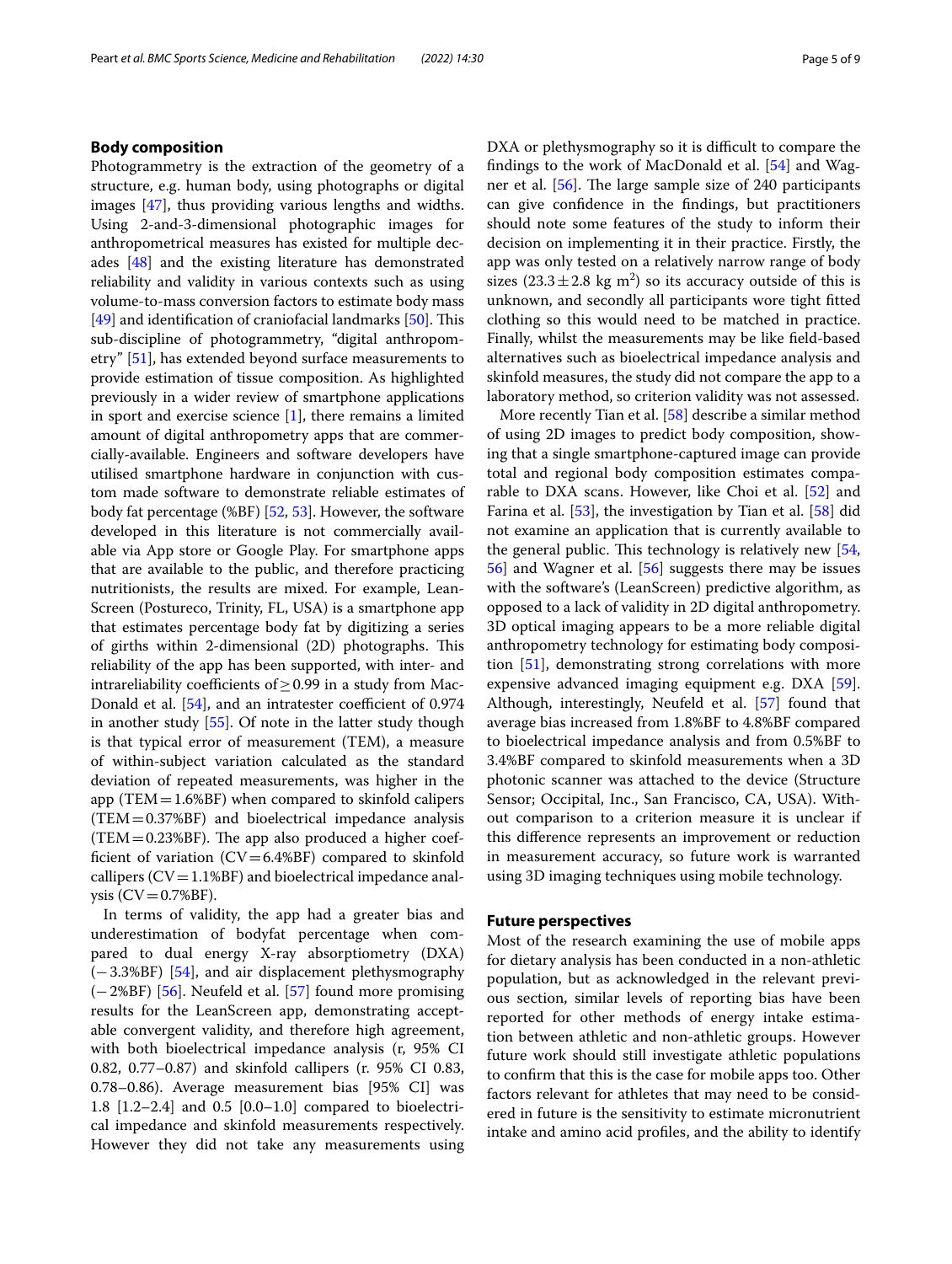changing eating patterns throughout a periodised plan. Another area of study could be the added functionality of some apps to allow energy expenditure estimation, and what implications this may have on athlete behaviour if they can see an estimated energy balance over a period of time. Research in apps for nutrition education research has investigated the role of communication and food selection on behaviour, but future work may wish to consider employing food skills advice within the app in case that is a barrier to education implementation in a homesetting. Body composition research is still in its infancy and the validity and reliability of mobile apps have been tested in a relatively narrow range of participants, so the applicability of the fndings to the extremes of body sizes witnessed in sport are unknown. The sensitivity of these apps to map changes in body composition over diferent points of a competitive season also needs investigation.

## **Summary and conclusions**

This review focused on the potential of mobile apps to support sport and exercise nutrition practice in three main areas: (1) dietary analysis, (2) nutrition education, and  $(3)$  body composition estimation. The functionality of mobile devices related to these aspects are summarised in Fig. [1](#page-5-0), and the potential benefts of this technology, and key points to consider before using it, have been summarised in Table [1](#page-6-10). In addition to the assumed benefts associated with cost, ease of access and portability, benefcial features related to data input and coding have been reported for dietary analysis, and the capability for image capture and automated prompts were shared benefts for dietary analysis and nutrition education. Connectivity between athletes and practitioners, and athletes and other athletes, was an advantage for mobile apps as an education tool. This was particularly true for young athletic populations, although there is limited research in other age groups to say that they do not work as well in older athletes. Mobile apps also have some limitations, for example dietary intake can be underestimated if due consideration is not given to the database that the app derives its data from, the portion size interface, and the ease of use for participant adherence. In addition, mobile apps are typically shown to match rather than better traditional tools for dietary analysis and nutrition education. In terms of body composition measurement, existing studies difer in design making a frm conclusion difficult. Future work is required to compare both an app and its feld based alternatives with a criterion measure across a range of body sizes so the practitioner can make an informed decision about which feld based measurement they implement. Therefore, this review does not present an argument for mobile apps to become recommended practice in place of traditional methods in the feld of sport and exercise nutrition. However, practitioners can use this paper to make an informed choice if they choose to try this technology, and its continued use should be judged based on personal preference and what works for the athlete-practitioner relationship in question.

<span id="page-5-0"></span>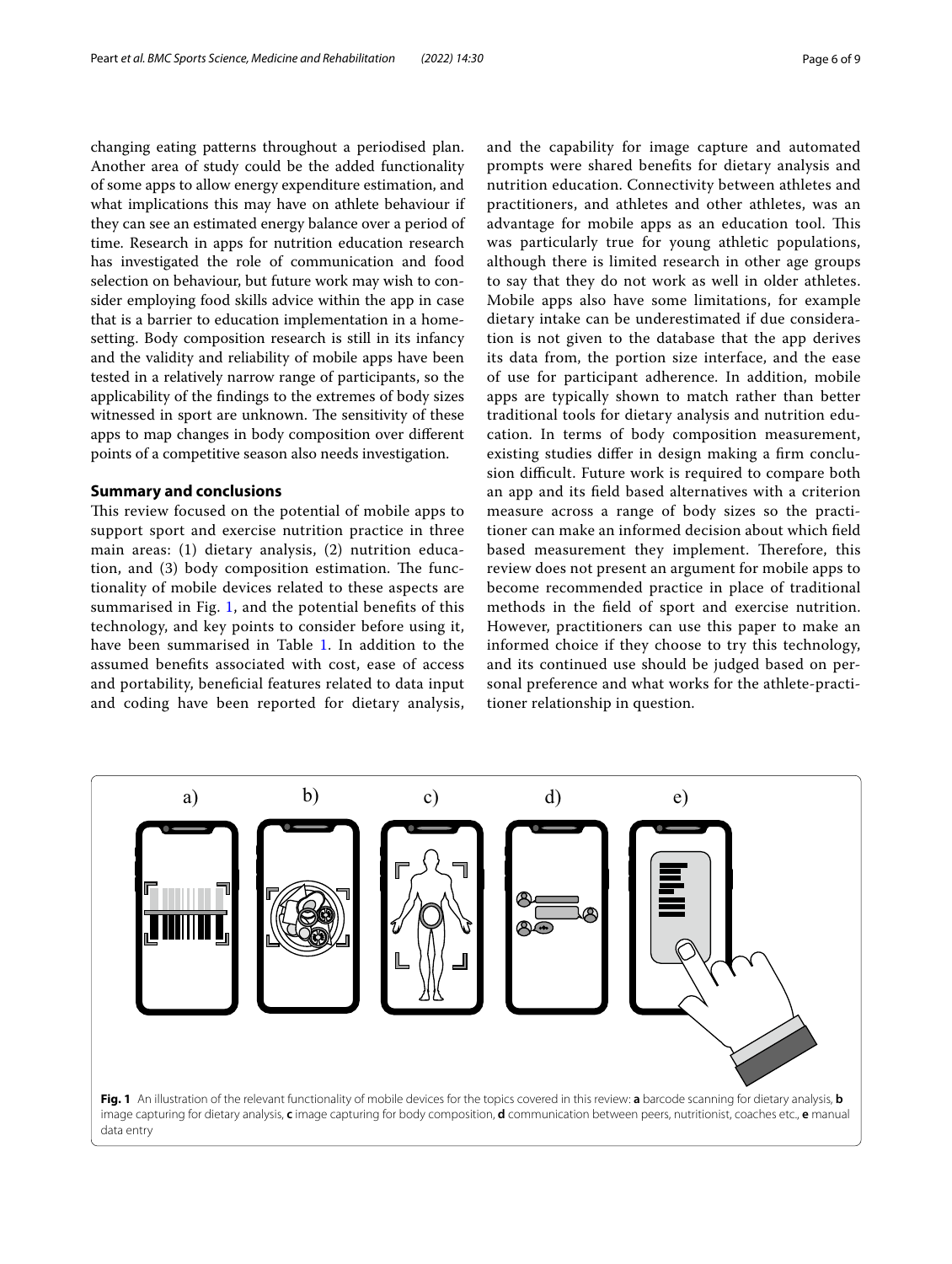# <span id="page-6-10"></span>**Table 1** A summary of the potential benefts of apps and some of the points to consider before implementation into practice

|                                     | Potential benefits of using mobile applications                                                                                                                                     | Key points to consider before implementation                                                                                                                                                                                                                                                                                                                                                                                 |
|-------------------------------------|-------------------------------------------------------------------------------------------------------------------------------------------------------------------------------------|------------------------------------------------------------------------------------------------------------------------------------------------------------------------------------------------------------------------------------------------------------------------------------------------------------------------------------------------------------------------------------------------------------------------------|
| Dietary analysis                    | Barcode scanning and camera functions simplify data<br>entry<br>Many apps provide real time data coding<br>The above could combine to reduce participant and<br>practitioner burden | Apps typically underestimate energy intake compared<br>to other methods<br>Incorporating images and automated prompts may<br>improve accuracy<br>Apps may also be more accurate when they include a<br>user friendly and intuitive portion size interface<br>Practitioners should understand what database the app<br>derives nutrition data from to allow comparison to past<br>athlete data and other tools                |
| Nutrition counselling and education | Facilitates efficient and regular contact between the<br>athlete and practitioner<br>Repeatedly found to improve athlete nutrition knowl-<br>edge                                   | Whilst effective, there is limited evidence that they<br>are more effective than other forms of intervention to<br>enhance nutrition knowledge. Athlete preference may<br>be key<br>App led increases in nutrition knowledge have not<br>always resulted in changed nutrition behaviour.<br>Therefore, behaviour change should not be assumed,<br>and practitioners should continue to monitor athlete<br>nutrition practice |
| Body composition estimation         | Portability and cost                                                                                                                                                                | There is some evidence that measurement taken from<br>the LeanScreen app may be reproducible<br>As criterion validity is not confirmed it is recommended<br>that practitioners take results on this app in isolation<br>and do not use it interchangeably with other methods.<br>Individual client variance should be determined to<br>understand a worthwhile change                                                        |

## **Acknowledgements**

Not applicable.

#### **Authors' contributions**

DJP, MAB and MPW contributed equally to the writing and revision of the manuscript. All authors have read and approved the fnal manuscript.

**Funding**

Not applicable.

## **Availability of data and materials**

Not applicable.

## **Declarations**

**Ethics approval and consent to participate** Not applicable.

#### **Consent for publication**

Not applicable.

#### **Competing interests** Not applicable.

# **Author details**

<sup>1</sup> Department of Sport, Exercise and Rehabilitation, Northumbria University, Newcastle-upon-Tyne, UK. <sup>2</sup>Sports, Physical Activity and Food, Western Norway University of Applied Sciences, Sogndal, Norway.

Received: 19 October 2021 Accepted: 12 February 2022 Published online: 22 February 2022

#### **References**

- <span id="page-6-0"></span>1. Peart DJ, Balsalobre-Fernández C, Shaw MP. Use of mobile applications to collect data in sport, health, and exercise science: a narrative review. J Strength Cond Res. 2019;33(4):1167–77.
- <span id="page-6-1"></span>2. Shaw MP, Satchell LP, Thompson S, Harper ET, Balsalobre-Fernández C, Peart DJ. Smartphone and tablet software apps to collect data in sport and exercise settings: cross-sectional international survey. JMIR mHealth uHealth. 2021;9(5):e21763.
- <span id="page-6-2"></span>3. Chen J, Liefers J, Bauman A, Hanning R, Allman-Farinelli M. The use of smartphone health apps and other mobile health (mHealth) technologies in dietetic practice: a three country study. J Hum Nutr Diet. 2017;30(4):439–52.
- <span id="page-6-3"></span>4. Vehi J, Isern JR, Parcerisas A, Calm R, Contreras I. Impact of use frequency of a mobile diabetes management app on blood glucose control: evaluation study. JMIR mHealth uHealth. 2019;7(3):e11933.
- <span id="page-6-4"></span>5. Hongu N, Pope BT, Bilgiç P, Orr BJ, Suzuki A, Kim AS, et al. Usability of a smartphone food picture app for assisting 24-hour dietary recall: a pilot study. Nutr Res Pract. 2015;9(2):207–12.
- <span id="page-6-5"></span>6. Jospe MR, Fairbairn KA, Green P, Perry TL. Diet app use by sports dietitians: a survey in fve countries. JMIR mHealth uHealth. 2015;3(1):e3345.
- <span id="page-6-6"></span>7. Briggs MA, Cockburn E, Rumbold PL, Rae G, Stevenson EJ, Russell M. Assessment of energy intake and energy expenditure of male adolescent academy-level soccer players during a competitive week. Nutrients. 2015;7(10):8392–401.
- <span id="page-6-7"></span>8. Livingstone MBE, Robson P, Wallace J. Issues in dietary intake assessment of children and adolescents. Br J Nutr. 2004;92(S2):S213–22.
- <span id="page-6-8"></span>9. Ashley J, Bovee V. Dietary intake: recording and analyzing. Obesity: etiology, assessment, treatment and prevention; Andersen, RE, Ed. 2007:99–110.
- <span id="page-6-9"></span>10. Ambler C, Eliakim A, Brasel J, Lee WP, Burke G, Cooper D. Fitness and the efect of exercise training on the dietary intake of healthy adolescents. Int J Obes. 1998;22(4):354–62.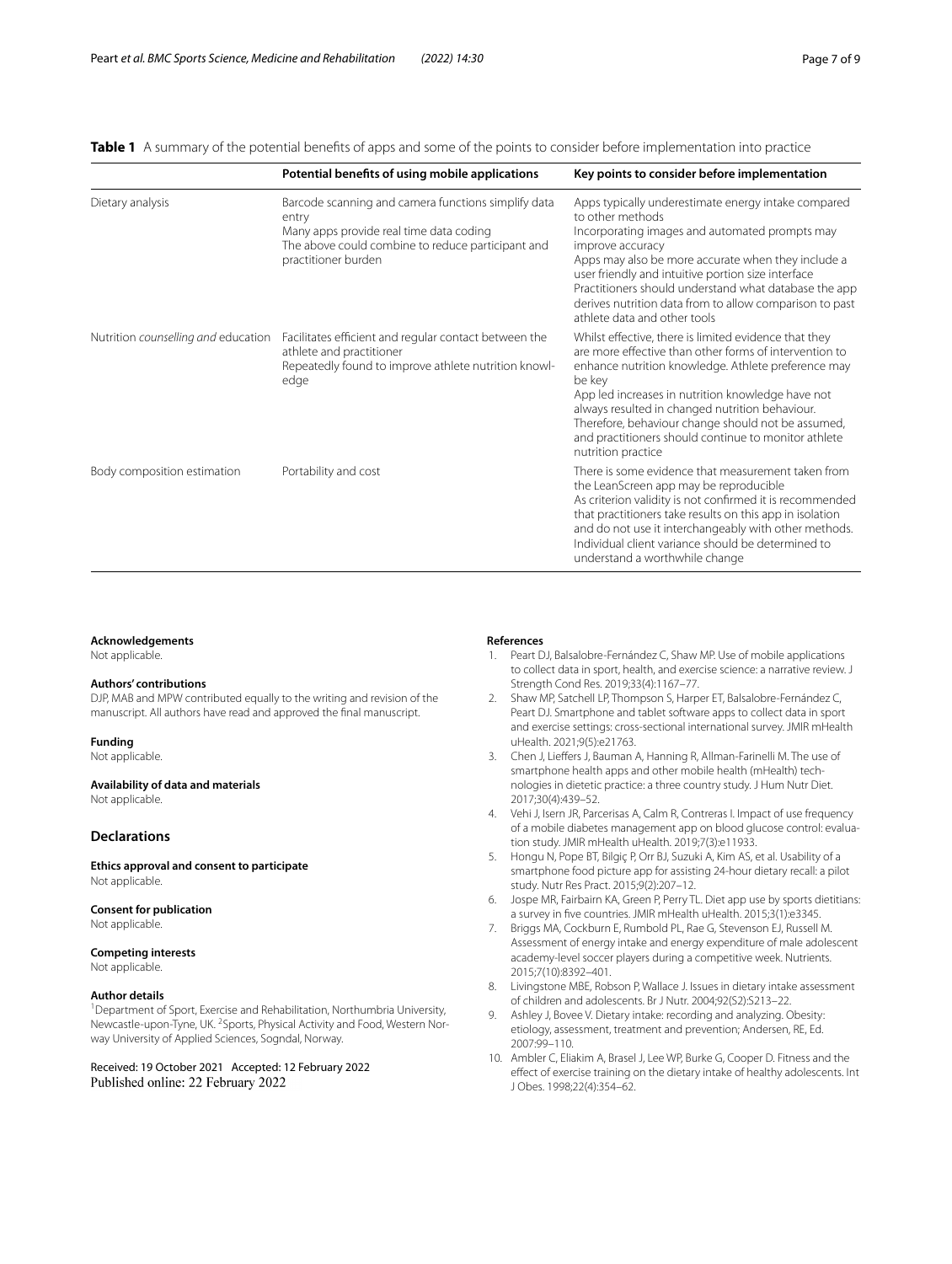- 11. Bandini LG, Schoeller DA, Cyr HN, Dietz WH. Validity of reported energy intake in obese and nonobese adolescents. Am J Clin Nutr. 1990;52(3):421–5.
- 12. Bratteby L-E, Sandhagen B, Fan H, Enghardt H, Samuelson G. Total energy expenditure and physical activity as assessed by the doubly labeled water method in Swedish adolescents in whom energy intake was underestimated by 7-d diet records. Am J Clin Nutr. 1998;67(5):905–11.
- <span id="page-7-0"></span>13. Livingstone MB, Prentice AM, Coward WA, Strain JJ, Black AE, Davies P, et al. Validation of estimates of energy intake by weighed dietary record and diet history in children and adolescents. Am J Clin Nutr. 1992;56(1):29–35.
- <span id="page-7-1"></span>14. Briggs MA, Rumbold PL, Cockburn E, Russell M, Stevenson EJ. Agreement between two methods of dietary data collection in male adolescent academy-level soccer players. Nutrients. 2015;7(7):5948–60.
- <span id="page-7-2"></span>15. Braakhuis AJ, Meredith K, Cox GR, Hopkins WG, Burke LM. Variability in estimation of self-reported dietary intake data from elite athletes resulting from coding by diferent sports dietitians. Int J Sport Nutr Exerc Metab. 2003;13(2):152–65.
- <span id="page-7-3"></span>16. Pendergast FJ, Ridgers ND, Worsley A, McNaughton SA. Evaluation of a smartphone food diary application using objectively measured energy expenditure. Int J Behav Nutr Phys Act. 2017;14(1):1–10.
- <span id="page-7-4"></span>17. Rollo ME, Williams RL, Burrows T, Kirkpatrick SI, Bucher T, Collins CE. What are they really eating? A review on new approaches to dietary intake assessment and validation. Curr Nutr Rep. 2016;5(4):307–14.
- <span id="page-7-5"></span>18. Zhang L, Misir A, Boshuizen H, Ocké M. A systematic review and metaanalysis of validation studies performed on dietary record apps. Adv Nutr. 2021;12(6):2321–32.
- <span id="page-7-6"></span>19. Costello N, Deighton K, Dyson J, McKenna J, Jones B. Snap-N-Send: a valid and reliable method for assessing the energy intake of elite adolescent athletes. Eur J Sport Sci. 2017;17(8):1044–55.
- <span id="page-7-7"></span>20. Costello N, Deighton K, Dalton-Barron N, Whitehead S, Preston T, Jones B. Can a contemporary dietary assessment tool or wearable technology accurately assess the energy intake of professional young rugby league players? A doubly labelled water validation study. Eur J Sport Sci. 2020;20(9):1151–9.
- <span id="page-7-8"></span>21. Teixeira V, Voci SM, Mendes-Netto RS, da Silva DG. The relative validity of a food record using the smartphone application MyFitnessPal. Nutr Diet. 2018;75(2):219–25.
- <span id="page-7-9"></span>22. Lemacks JL, Adams K, Lovetere A. Dietary intake reporting accuracy of the bridge2u mobile application food log compared to control meal and dietary recall methods. Nutrients. 2019;11(1):199.
- <span id="page-7-10"></span>23. Blanchard CM, Chin MK, Gilhooly CH, Barger K, Matuszek G, Miki AJ, et al. Evaluation of PIQNIQ, a novel mobile application for capturing dietary intake. J Nutr. 2021;151(5):1347–56.
- <span id="page-7-11"></span>24. Sharp DB, Allman-Farinelli M. Feasibility and validity of mobile phones to assess dietary intake. Nutrition. 2014;30(11–12):1257–66.
- <span id="page-7-12"></span>25. Wang YC, Gortmaker SL, Sobol AM, Kuntz KM. Estimating the energy gap among US children: a counterfactual approach. Pediatrics. 2006;118(6):e1721–33.
- <span id="page-7-13"></span>26. Ambrosini GL, Hurworth M, Giglia R, Trapp G, Strauss P. Feasibility of a commercial smartphone application for dietary assessment in epidemiological research and comparison with 24-h dietary recalls. Nutr J. 2018;17(1):1–10.
- <span id="page-7-14"></span>27. Ballew C, Killingsworth RE. Estimation of food and nutrient intakes of athletes. Nutritional assessment of athletes. Boca Raton: CRC Press; 2002. p. 17–42.
- <span id="page-7-15"></span>28. Lozano-Lozano M, Galiano-Castillo N, Martín-Martín L, Pace-Bedetti N, Fernández-Lao C, Arroyo-Morales M, et al. Monitoring energy balance in breast cancer survivors using a mobile app: reliability study. JMIR mHealth uHealth. 2018;6(3):e9669.
- <span id="page-7-16"></span>29. Svensson Å, Larsson C. A mobile phone app for dietary intake assessment in adolescents: an evaluation study. JMIR mHealth uHealth. 2015;3(4):e4804.
- <span id="page-7-17"></span>30. Capling L, Beck KL, Gifford JA, Slater G, Flood VM, O'Connor H. Validity of dietary assessment in athletes: a systematic review. Nutrients. 2017;9(12):1313.
- <span id="page-7-18"></span>31. Wantland DJ, Portillo CJ, Holzemer WL, Slaughter R, McGhee EM. The efectiveness of web-based vs. non-web-based interventions: a metaanalysis of behavioral change outcomes. J Med Internet Res. 2004;6(4):40.
- <span id="page-7-19"></span>32. Villinger K, Wahl DR, Boeing H, Schupp HT, Renner B. The effectiveness of app-based mobile interventions on nutrition behaviours and

nutrition-related health outcomes: a systematic review and meta-analysis. Obes Rev. 2019;20(10):1465–84.

- <span id="page-7-20"></span>33. Ackerman KE, Holtzman B, Cooper KM, Flynn EF, Bruinvels G, Tenforde AS, et al. Low energy availability surrogates correlate with health and performance consequences of Relative Energy Defciency in Sport. Br J Sport Med. 2019;53(10):628–33.
- <span id="page-7-21"></span>34. Mountjoy M, Sundgot-Borgen JK, Burke LM, Ackerman KE, Blauwet C, Constantini N, et al. IOC consensus statement on relative energy deficiency in sport (RED-S): 2018 update. Br J Sport Med. 2018;28(4):316–31.
- <span id="page-7-22"></span>35. Zuniga KE, Downey DL, McCluskey R, Rivers C. Need for and interest in a sports nutrition mobile device application among division I collegiate athletes. Int J Sport Nutr Exerc Metab. 2017;27(1):43–9.
- <span id="page-7-23"></span>36. Pushpa B, Safi N, Hamzah S, Fauzi N, Yeo W, Koon P, et al. Development of NutriSportEx TM-interactive sport nutrition based mobile application software. J Fundam Appl Sci. 2018;10(1S):339–51.
- <span id="page-7-24"></span>37. Shanita SN, Rahman A, Azimah A, Izham MM, Othman N, Chan Y et al., editors. DietScore™: sports nutrition-based mobile application for ath– letes and active individuals. In: International conference on movement, health and exercise. Springer; 2016.
- <span id="page-7-25"></span>38. Curtis C, Russell M, Ranchordas M. Letter to the editor: enhancing dietary practices, general nutrition knowledge and body composition of a female International Rugby Union player incorporating smartphone application technology. J Sport Med Phys Fit. 2018;58(3):366–8.
- <span id="page-7-26"></span>39. Simpson A, Gemming L, Baker D, Braakhuis A. Do image-assisted mobile applications improve dietary habits, knowledge, and behaviours in elite athletes? A pilot study. Sports. 2017;5(3):60.
- <span id="page-7-27"></span>40. Heikkilä M, Lehtovirta M, Autio O, Fogelholm M, Valve R. The impact of nutrition education intervention with and without a mobile phone application on nutrition knowledge among young endurance athletes. Nutrients. 2019;11(9):2249.
- <span id="page-7-28"></span>41. Heikkilä M, Valve R, Lehtovirta M, Fogelholm M. Development of a nutrition knowledge questionnaire for young endurance athletes and their coaches. Scand J Med Sci Sports. 2018;28(3):873–80.
- <span id="page-7-29"></span>42. Budiono I, Rahayu T, Soegiyanto K, Fauzi L. Efectiveness of smartphone application "Nutriatlet" in increasing energy intake of martial arts athletes. KEMAS Jurnal Kesehatan Masyarakat. 2018;13(3):389–95.
- <span id="page-7-30"></span>43. Budiono I, Rahayu T, Kurnia AR. Use of "Nutriatlet" smartphone application-based personalized nutrition program to improve energy consumption, body mass index, and body fat percentage among martial arts athletes. J Phys Fit Sports Med. 2019;8(1):29–35.
- <span id="page-7-31"></span>44. Mettler S, Mitchell N, Tipton KD. Increased protein intake reduces lean body mass loss during weight loss in athletes. Med Sci Sports Exerc. 2010;42(2):326–37.
- <span id="page-7-32"></span>45. Morton JP, Robertson C, Sutton L. Making the weight: a case study from professional boxing. Int J Sport Nutr Exerc Metab. 2010;20(1):80–5.
- <span id="page-7-33"></span>46. Wilson G, Chester N, Eubank M, Crighton B, Drust B, Morton JP, et al. An alternative dietary strategy to make weight while improving mood, decreasing body fat, and not dehydrating: a case study of a professional jockey. Int J Sport Nutr Exerc Metab. 2012;22(3):225–31.
- <span id="page-7-34"></span>47. Baqersad J, Poozesh P, Niezrecki C, Avitabile P. Photogrammetry and optical methods in structural dynamics—a review. Mech Syst Signal Process. 2017;86:17–34.
- <span id="page-7-35"></span>48. Jones PR, Rioux M. Three-dimensional surface anthropometry: applications to the human body. Opt Lasers Eng. 1997;28(2):89–117.
- <span id="page-7-36"></span>49. Christiansen F, Sironi M, Moore MJ, Di Martino M, Ricciardi M, Warick HA, et al. Estimating body mass of free-living whales using aerial photogrammetry and 3D volumetrics. Methods Ecol Evol. 2019;10(12):2034–44.
- <span id="page-7-37"></span>50. Wong JY, Oh AK, Ohta E, Hunt AT, Rogers GF, Mulliken JB, et al. Validity and reliability of craniofacial anthropometric measurement of 3D digital photogrammetric images. Cleft Palate Craniofac J. 2008;45(3):232–9.
- <span id="page-7-38"></span>51. Heymsfeld SB, Bourgeois B, Ng BK, Sommer MJ, Li X, Shepherd JA. Digital anthropometry: a critical review. Eur J Clin Nutr. 2018;72(5):680–7.
- <span id="page-7-39"></span>52. Choi A, Kim JY, Jo S, Jee JH, Heymsfeld SB, Bhagat YA, et al. Smartphonebased bioelectrical impedance analysis devices for daily obesity management. Sensors. 2015;15(9):22151–66.
- <span id="page-7-40"></span>53. Farina GL, Spataro F, De Lorenzo A, Lukaski H. A smartphone application for personal assessments of body composition and phenotyping. Sensors. 2016;16(12):2163.
- <span id="page-7-41"></span>54. MacDonald EZ, Vehrs PR, Fellingham GW, Eggett D, George JD, Hager R. Validity and reliability of assessing body composition using a mobile application. Med Sci Sports Exerc. 2017;49:2593–9.